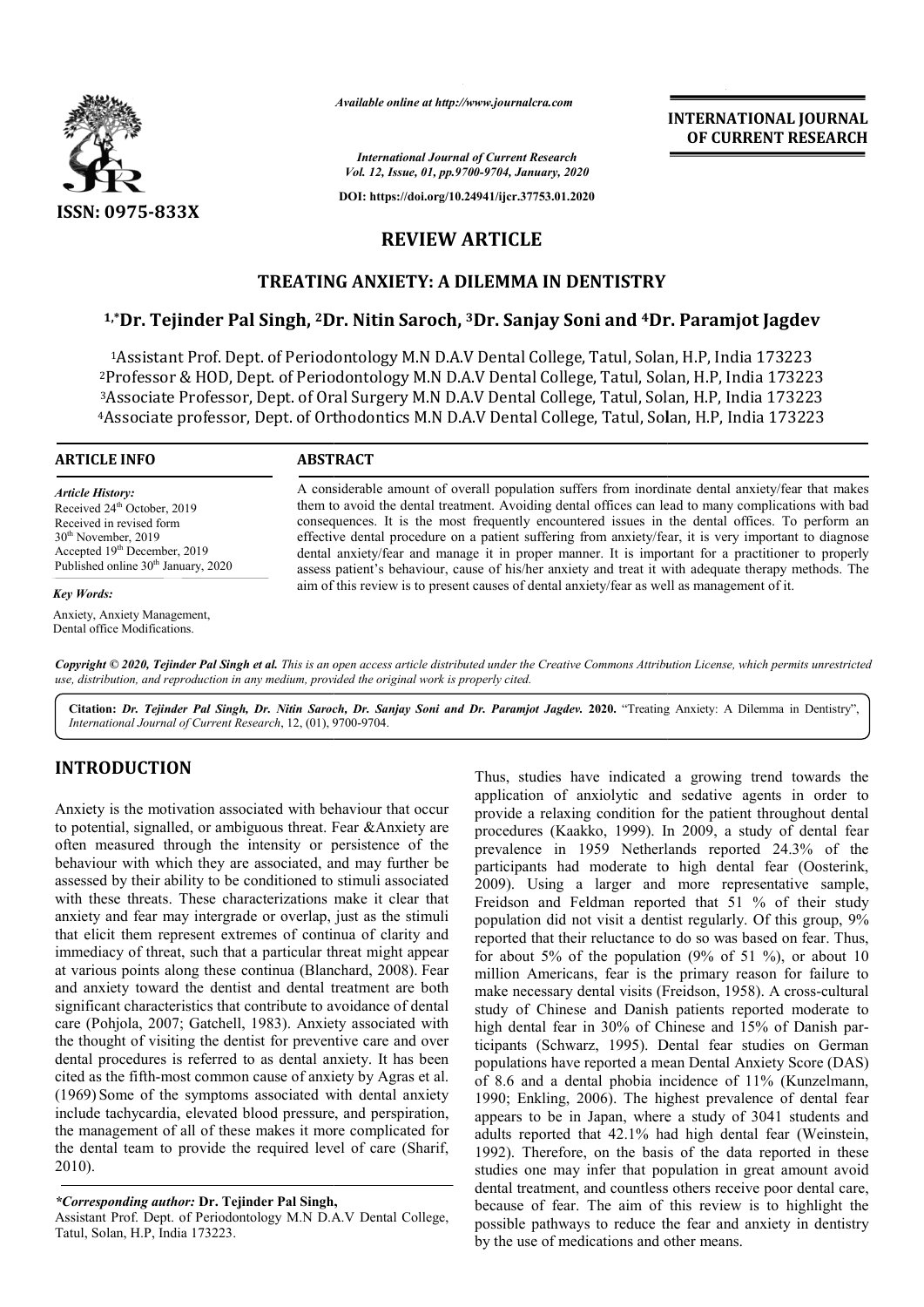**Communication:** Advantages of adopting patientcentred approaches include improved patient satisfaction with treatment, adherence to preventive recommendations, lowered litigation, reduced work-related stress and improved health outcomes (Finset, 2011). Communication is vital for patientcentred approaches. Communication is the means by which the Dental Health Professionals (DHP) forges the treatment alliance with the patient and permits the DHP to understand the felt needs and the difficulties dentally anxious patients experience. We propose, therefore, that communication is the fulcrum of the treatment alliance, and it is through communication that DHPs understand patient fears, assist patients to cope and develop a treatment plan appropriate to the patient's psychological and dental treatment needs. Thus, we postulate that many problems dental patients experience when interacting with DHPs "arise from issues of (poor) communication (Watzlawick, 1967)."

Studies in paediatric settings have shown that communication between the DPH and the child as well as between the parent and child critically influence the child's anxiety level during dental procedures. Within paediatric dentistry are examples where communication between DHPs and the child patient is recognized as essential. In an early systematic review of the influence of dental staff behaviour on theyoung child to reduce child dental anxiety and disruptive behaviour, it was found that engagement by the dentist with the child was important.<sup>15</sup>In a recent survey of Finnish people  $(n = 5,086)$  attending the dentist, it was found that those who were somewhat fearful of attending the dentist "felt more often that there was a deficit in communication with the dentist (Zhou, 2011)."

**Typologies of dental anxiety and fear: guidelines for management approaches:** Several typologies have been put forward to explain the different types of dental anxiety which might be seen in the clinic. Different levels, types and characteristics of dental anxiety and fear will dictate different management approaches by the dental practitioner. At perhaps the most basic level, dental anxiety varies across a continuum, from very mild anxiety to severe and debilitating dental phobia which might preclude a person from dental visiting even when they are in severe pain or discomfort.<sup>17</sup> Milgrom and colleagues have identified four different groups of fearful patients who are argued to differ in terms of both their clinical presentation and in the most appropriate treatment approaches (Milgrom et al., 2009). This category system has been labelled 'The Seattle System' and has been validated by Locker et al. (1999)

Individuals who are fearful of specific stimuli can easily identify the aspects of dentistry they find most aversive (Milgrom et al., 2009). While the most common of these stimuli are typically injections, the sound/sight/smell of the drill or handpiece, and pain associated with dental treatment, fearful individuals may identify any number of dental procedures or parts of the dental setting as the one trigger for their dental fear. Treatment for this type of fear involves gradually exposing the individual to the feared stimuli, encouraging the patient to use relaxation strategies throughout to manage their anxiety levels. This method is called 'systematic desensitization'. Individuals who are fearful of medical catastrophe fear that something will happen during treatment that will cause a medical emergency, such as a heart attack.<sup>18</sup> Often, these patients will report beingallergic to or having had a 'reaction' to local anaesthetics, particularly those

that contain epinephrine or similar vasoconstrictor. In the case of a 'reaction' to local anaesthetic, the patient may have felt symptoms of autonomic arousal, consistent with increased epinephrine levels (e.g. heart palpitations, shortness of breath, etc.). In addressing this type of fear, taking a full medical history, providing education and gradual exposure are key. After explaining the relationship between anxiety and autonomic symptoms, the dentist may then offer to inject a very small amount of anaesthetic with epinephrine to see how the patient feels. If the patient feels increased autonomic arousal, the dentist should encourage the use of relaxation skills to slow heart rate and breathing. As the patient learns to control his or her autonomic arousal, the fear of a dangerous reaction gradually extinguishes (Finset, 2011). Patients with generalized dental anxiety experience significant anxiety in anticipation of dental treatment and are not typically able to identify one aspect of dental treatment that is difficult for them (Milgrom, 2009). In fact, when asked what about dentistry is difficult, many patients in this category will respond, 'it's all terrible'. Many individuals in this category will also report other fears, such as heights, water, and/or flying. Patients with generalized dental anxiety will often report difficulty sleeping the night before an appointment and feeling physically and/or emotionally exhausted after treatment. The key to this category is worry: patients will worry about the procedure itself; their own behaviour during treatment and whether they will be able to manage their own anxiety; what future dental treatment they may or may not need; and whether the dentist and dental staff are perceiving them in a negative light because of their fear and oral health. Patients who fit the generalized dental anxiety cate-gory respond very well to reassurance before, during and after the procedure to help alleviate their worry. Training these patients in relaxation strategies and maintaining a gradual exposure to increasingly invasive procedures allows the patient to gain a sense of mastery over his or her anxiety, although they may always describe themselves as a 'nervous patient'. Finally, patients who are distrustful of dental personnel may come across as argumentative or suspicious of the dental practitioners' motives (Milgrom, 2009).

They are mainly concerned about not being in control of their treatment and often complain that prior dentists 'just treated me like a set of teeth' or 'tried to pull one over on me'. They also worry about dentists and dental staff perceiving them in a negative light, and may use sarcasm or thinly veiled insults. While these patients do not present as fearful in a classic sense, they do fear a loss of control or self-esteem at the hands of the dental providers, leading them to present in a confrontational way to regain control of the situation. Patients in this final category respond best to information and requests for permission. The dental practitioner should ask the patient if they may tilt the patient back in the chair, use particular instruments, and do an examination. All steps in the process should be explained to the patient so that he or she knows what is happening throughout the appointment. Patients in this category may wish to watch the procedures using a hand mirror, although not all patients will wish to do so. When presenting a treatment plan, all options should be presented verbally and in writing, with the emphasis on the patient's role in ultimately deciding what treatment to pursue.

**Role of dental office environment in management of anxiety:** The environment of dental office plays a significant role in initiating dental fear and anxiety. The atmosphere of dental office should be made calm and unthreatening, which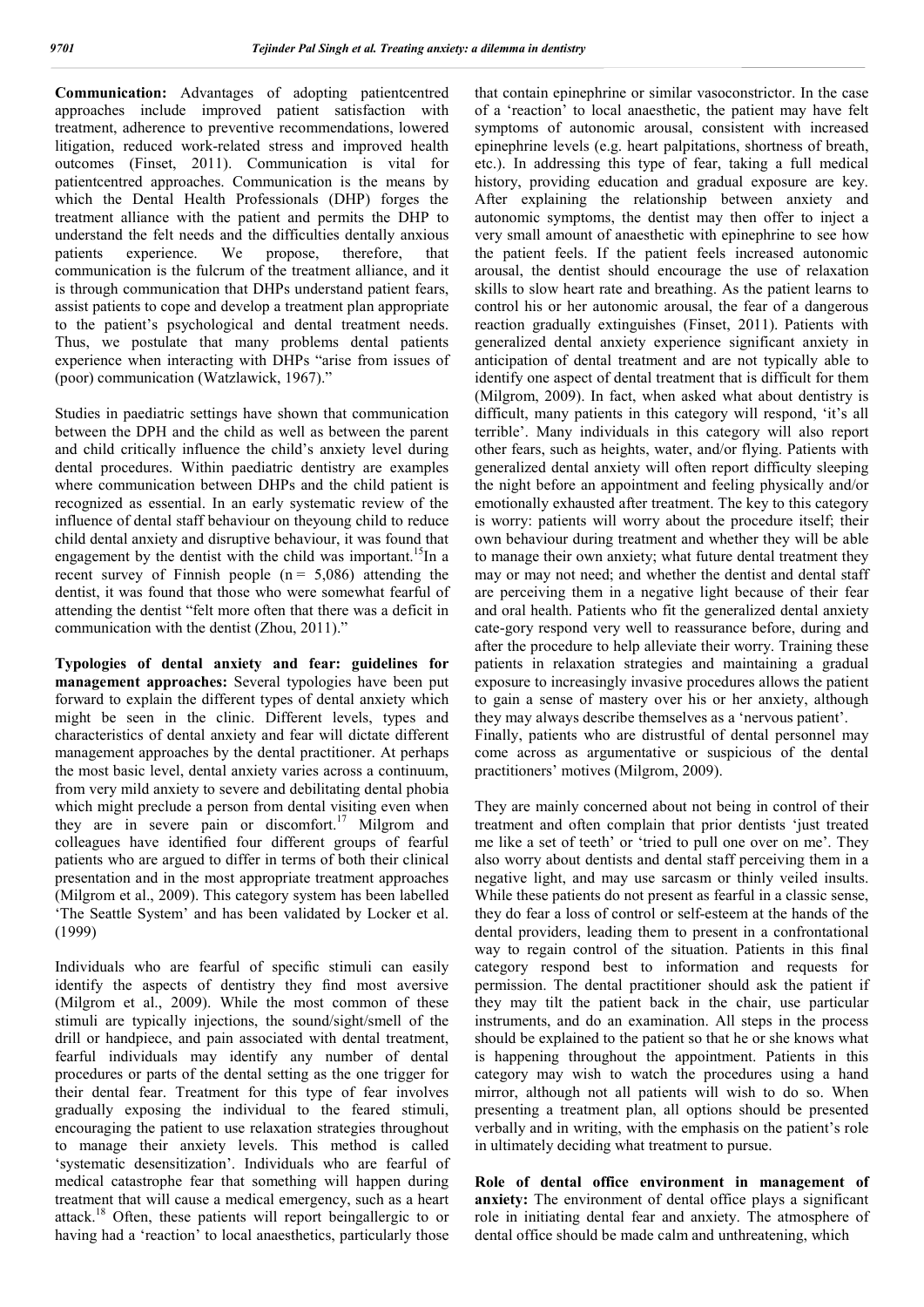## IOSN domain Scores Source Anxiety 1-3 Taken from MDAS score: MDAS between 5-11 is minimal anxiety, scores 1 MDAS between 12-18 is moderate anxiety, scores 2 MDAS between 19-25 is high anxiety, scores 3 Medical history 1-4 A range of medical and behavioural indicators are provided including gag reflex, fainting attacks, hypertension, angina, asthma, epilepsy, arthritis and Parkinson's disease. Treatment complexity 1-4 An indicative list of treatments is provided – if the referrer is in doubt about the complexity of any given treatment, they are asked to score high. Total Rank Score Source Descriptor Sedation Need 3-4 Minimal need No<br>5-6 Moderate need No 5-6 Moderate need<br>
7-9 High need 7-9 High need Yes<br>
10-12 Very high need Yes Very high need

**Table 1. Indicator of Sedation Need Scoring Tool (IOSN)**

### **Table 2. The list of medications below are intended to serve only as a guide to facilitate the dental professional's understanding of medications that can be used for Anxiety. Medication protocols can vary for individuals with Anxiety**

| Anxiety | <b>SNRIs</b>                             | Dysphagia, Xerostomia, Anxiety, Dizziness, Headache, Bruxism, Sweating, Suicidal              |
|---------|------------------------------------------|-----------------------------------------------------------------------------------------------|
|         | (Serotonin-Norepinephrine<br>Reuptake    | tendencies increased.                                                                         |
|         | Ihibitor)                                |                                                                                               |
|         | . Venlafaxine                            |                                                                                               |
|         | Duloxetine                               |                                                                                               |
|         | Antidepressants SSRIs                    | Nausea, Dysphagia, Xerostomia, Sweating, Bruxism, Nervousness, Headache                       |
|         | (Selective Serotonin Reuptake Inhibitor) |                                                                                               |
|         | Paroxetine                               |                                                                                               |
|         | Setraline                                |                                                                                               |
|         | . Fluoxetine                             |                                                                                               |
|         | . Escitalopram                           |                                                                                               |
|         | <b>TCAs</b>                              | Xerostomia, Dysguesia, Stomatitis, Edema, Discolored Tongue, Sladentitis, Use of local        |
|         | (Tricyclic Antidepressants)              | anesthetics with epinephrine may cause sever prolonged hypertension.                          |
|         | . Amitriptyline                          |                                                                                               |
|         | . Imipramine                             |                                                                                               |
|         | . Desipramine                            |                                                                                               |
|         | Benzodiazepines                          | Drowsiness, Double vision, Xerostomia or Hypersalivation, Seizures, Headache, Fatigue,        |
|         | .Diazepam                                | Ataxia, Depression, Respiratory depression, Dystonia                                          |
|         | . Clonazepam                             | Xerostomia or hypersalivation, coated tongue, soregingiva, drowsiness, dizziness, weakness,   |
|         |                                          | fatigue, difficulty thinking and remembering, slurred speech, nausea, respiratory depression, |
|         |                                          | seizures, dyskinesias. Paradoxical CNS responses (e.g., aggressive behavior, anxiety,         |
|         |                                          | hostility), anorexia, increased/decreased appetite and weight. Dysarthria (motor speech       |
|         |                                          | disorder), muscle pain, muscle weakness. Rarely: rash, hives, difficulty swallowing or        |
|         |                                          | breathing, angioedema, suicide attempts. Alcohol, and drugs that cause sedation, may          |
|         |                                          | increase the sedative effect of clonazepam.                                                   |
|         |                                          | Drowsiness, headache, dizziness, ataxia (lack of muscle coordination), nausea, vomiting-rare  |
|         |                                          | $(\leq 1\%)$ . Angioedema, anaphylaxis, memory impairment. Alcohol, and drugs that cause      |
|         | Triazolam                                | sedation, may increase the sedative effect of triazolam. Ketoconazole may increase blood      |
|         |                                          | concentration of triazolam.                                                                   |
|         | Lorazepam                                | Drowsiness, dystonia, double vision, xerostomia or hypersalivation, seizures, CNS and         |
|         |                                          | respiratory depression, paradoxical CNS stimulation, tiredness, syncope, fatigue, ataxia,     |
|         |                                          | depression, headache, nausea. Alcohol, and drugs that cause sedation, may increase the        |
|         |                                          | sedative effect of diazepam. Use with caution for persons with sleep apnea.                   |

can be done by playing soft music and by avoiding of bright lights. A study done by Bare and Dundes (Bare, 2004) suggest that in slightly cold dental office, the patient feels more comfortable. The walls should be well adored with happy faces and pictures. The sound created by instruments should be muted by soundproofing the cabin. Anxious patients should not be made to wait too long, because longer waiting period will give them ample time to absorb more negative experience. Preferably, the consultation room should be separated from the operatory. Receptionists, dental nurses, and dental hygienists plays a very important role in creating a friendly and more comfortable environment in dental office. They should be positive and caring to patients and talk with them in friendly manner. They should not provoke fear or nervousness in patients by wearing surgical gowns in consolation room. There should be no clinical/medicinal odour present, if present can be avoided by aromatherapy, which is an effective approach;

wherein essential oils of aromatic plants are used to produce positive physiological or pharmacologicaleffects through the sense of smell. Studies have shown that inhalation of pleasant scents has an anxiolytic effect and improves mood (McCaffrey, 2009; Chen, 2008; Muzzarelli, 2006).

**Psychological intervention and pharmacological intervention comparison:** Psychological and pharmacological interventions are equally effective in reducing or eliminating dental anxiety and phobia. Proper result to behavioural and cognitive therapy does not comes immediately, and it requires multiple sessions to maintain an initial treatment response. Studies have shown that dropout rates were low and reduction in anxiety or phobia was maintained over longer time periods, with more patients reporting back for future treatment.<sup>24-</sup> <sup>27</sup>Studies have also shown that pharmacological approaches are seen less chosen option by patients when compared to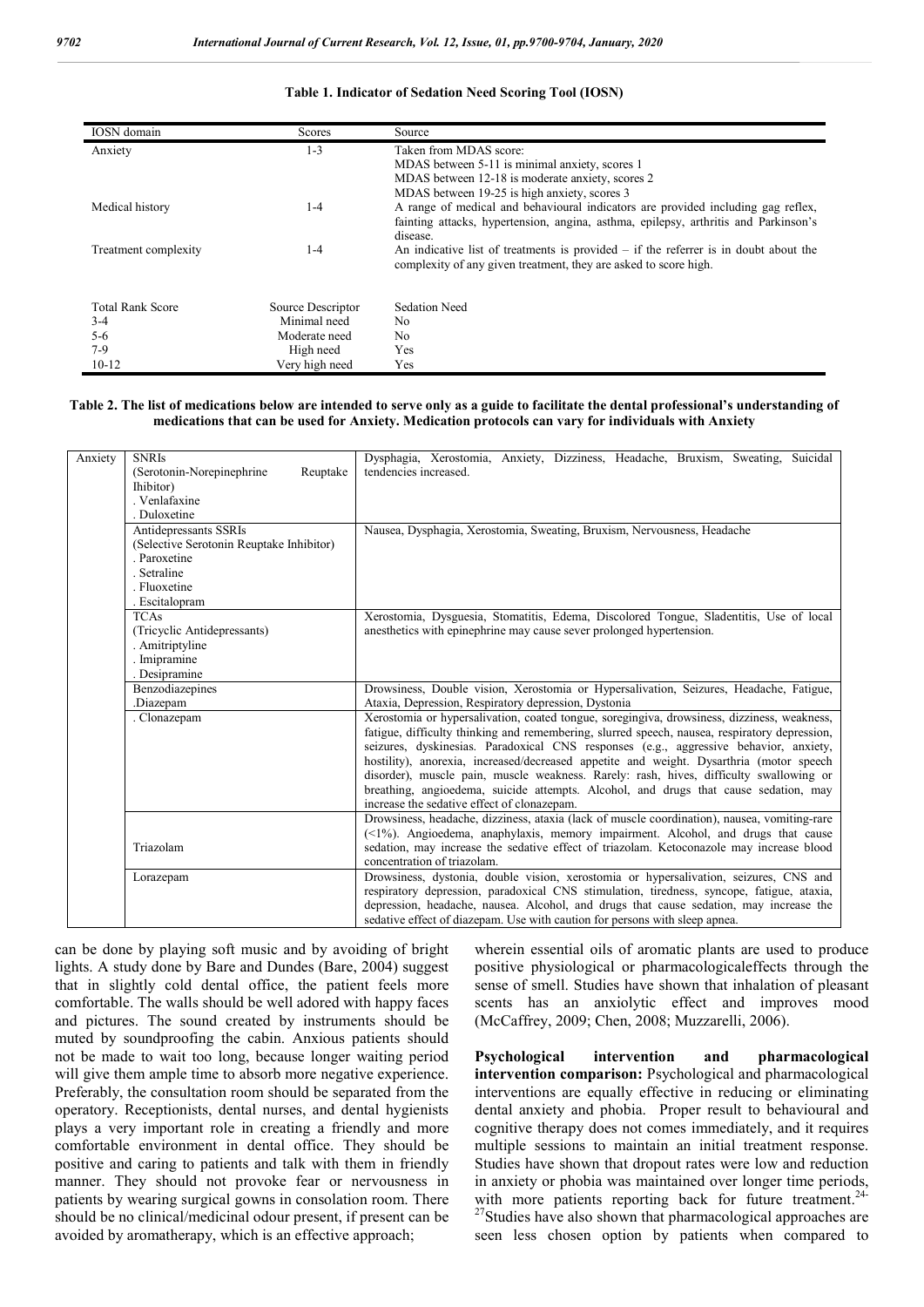psychological techniques, and have been shown to be effective for only a short-term basis (Kvale, 2004; Forbes, 2012; Newton, 2003).

**Indications for pharmacological management:** Sedation with drugs is not a replacement for a caring and sympathetic attitude to the patient and behavioural management strategies are still required. Psychological approaches may range from a planned approach to treatment with simple, more readily accepted methods before more advanced, tell-show-do techniques, and include methods to provide a greater sense of control. When these are insufficient then conscious sedation or general anaesthesia may need to be considered.<sup>31</sup>Pain and anxiety control can be achieved by the use of drugs, and should be chosen only in situations where the patient is not able to respond and cooperate well with psychotherapeutic interventions, is not willing to undergo this type of treatment, or is considered dental-phobic (Folayan, 2002; Newton, 2012). There are several patient report anxiety scales available (Newton, 2006) and we selected the Modified Dental Anxiety Scale (MDAS) because of its relevance, validity and brevity (Humphris, 1995). Asedation tool was developed to help clinicians in deciding about need for conscious sedation. It includes three indicators: anxiety, medical and behavioral, and treatment complexity. Scores for each of these indicators range from 1 to 4. Final scores sum to 3–12. A score of 3 or 4 indicates minimal need for sedation, 5 or 6 moderate need, 7–9 high need, and 10–12 suggests very high need or even use of general anesthesia (Coulthard, 2013). Benzodiazepines are among the most widely used anxiolytic and sedative agents. They influence the activity of the major inhibitory neurotransmitter and gamma-aminobutyric acid (GABA). Furthermore, they raise the stimulatory threshold of the neurons in the central nervous system.Some of the most common benzodiazepines which are used in dentistry include Diazepam, Midazolam and Triazolam. Clonazepam is also a longacting benzodiazepine which is primarily used to control seizure attacks. It has also been prescribed for cases of panic disorder

## **Conclusion**

Anxiety is found in almost every dental patient. It is the duty and responsibility of the dentist to provide excellent dental care to these patients. Management of these patients should be an essential part of clinical practice, as a considerable amount of the population suffers from anxiety and fear. Degree of anxiety varies from patient to patient. To manage low or moderate feared patients, dentists must show a personal interest in them, by displaying concern for their feelings, and allowing them to ask questions regarding their dental treatment. The clinician should answer all questions of patient in direct manner. More fearful patients may require more effort, time, employing different techniques, before they are prepared to undergo any kind of treatment. Some patients may find the use of sedation more effective in managing their fear and anxiety. But, the choice of anxiety management should must be left to the dental practitioner. However, the choice of choosing the management of anxiety should always be based on the understanding of particular patient, his/her particular history and particular concern. Highly anxious or phobic patients mostly requires combined management approaches. Because of the high risk involved in pharmacological interventions, the dentist and his/her dental team should follow proper guidelines and be adequately trained and sufficiently equipped with proper infrastructure before pharmacological interventions can be incorporated. Every successful treatment rests on dentist–patient cooperation, so a relaxed and comfortable patient will lead to stress free atmosphere for the dental team and better treatment outcomes.

## **REFERENCES**

- Agras S, Sylvester D, Oliveau D. 1969. The epidemiology of common fears and phobia. *Compr Psychiatry*.,10(2):151– 156.
- Armfield JM., Heaton LJ. 2013. Management of fear and anxiety in the dental clinic: a review. July 58: 390-407
- Bare LC, Dundes L. 2004. Strategies for combating dental anxiety. J Dent Educ. 68(11):1172–1177.
- Berggren U. 2001. Long-term management of the fearful adult patient using behavior modification and other modalities. *J Dent Educ.,* 65(12):1357–1368.
- Blanchard, R.J., Blanchard, D.C., Griebel G. and Nutt (Eds.), D. 2008. Handbook of Anxiety and Fear, Vol. 17 Chapter 1
- Chen YJ, Shih Y, Chang TM, Wang MF, Lan SS, Cheng FC. 2008. Inhalation of neroli essential oil and its anxiolytic effects in animals. In: Spink AJ, Ballintijn MR, Bogers ND, et al (editors). Proceedings of Measuring Behavior 2008: 6th International Conference on Methods and Techniques in Behavioral Research. Wageningen, the Netherlands: Noldus Information Technology: 256–257.
- Coulthard P. 2008. Control of pain and anxiety. In Coulthard P, Horner K, Sloan P, Theaker E (eds) Master dentistry, oral and maxillofacial surgery, radiology, pathology and oral medicine. 2nd ed. pp 45–65. Edinburgh: Churchill Livingstone.
- Coulthard P. 2013. The indicator of sedation need (IOSN). Dent Update. 40(6):466–468, 470–471.
- Coulthard P., Bridgman C., Gough L., Longman L., Pretty IA., Jenner T., Estimating the need for dental sedation − Paper 1. The Indicator of Sedation Need (IOSN) − a novel assessment tool.
- Enkling N., Marwinski G., Jöhren P. 2006. Dental anxiety in a rep-resentative sample of residents of a large German city. *Clin Oral Investig*., 10: 84-91
- Finset A. 2011. Research on person-centred clinical care. *J Eval Clin Pract.,* pr;17(2):384–6.
- Folayan MO, Faponle A, Lamikanra A. 2002. Seminars on controversial issues. A review of the pharmacological approach to the management of dental anxiety in children. *Int J Paediatr Dent*., 12(5):347–354.
- Forbes MD, Boyle CA, Newton T. 2012. Acceptability of behaviour therapy for dental phobia. *Community Dent Oral Epidemiol.* 40(1):1–7.
- Freidson, Eliot, and Feldman, Jacob J. The Public Lookgs at Dental Care. *J.Am.Dent.*A.57:325335(Sept.),1958.
- Gatchell RJ, Ingersoll BD, Bowman L, Robertson MC, Walker C., 1983. The prevalence of dental fear and avoidance: a recent survey study. *J Am Dent Assoc*.,107(4):609–610.
- Humphris G, Morrison T, Lindsay S J E. 1995. The Modified Dental Anxiety Scale: UK norms and evidence for validity. Community Dent Health 12: 143–150.
- Jaafer NA, Izadi M, Daly B, Newton JT. 2007. The social validation of pharmacological approaches to the management of dental anxiety in adults: impact of treatment urgency, method of intervention and treatment outcome. *Soc Behav Pers.,*35(3):375–386.
- Kaakko T, Murtomaa H. 1999. Factors predictive of anxiety before oral surgery: efficacy of various subject screening measures. *Anesth Prog.,* 46: 3-9.